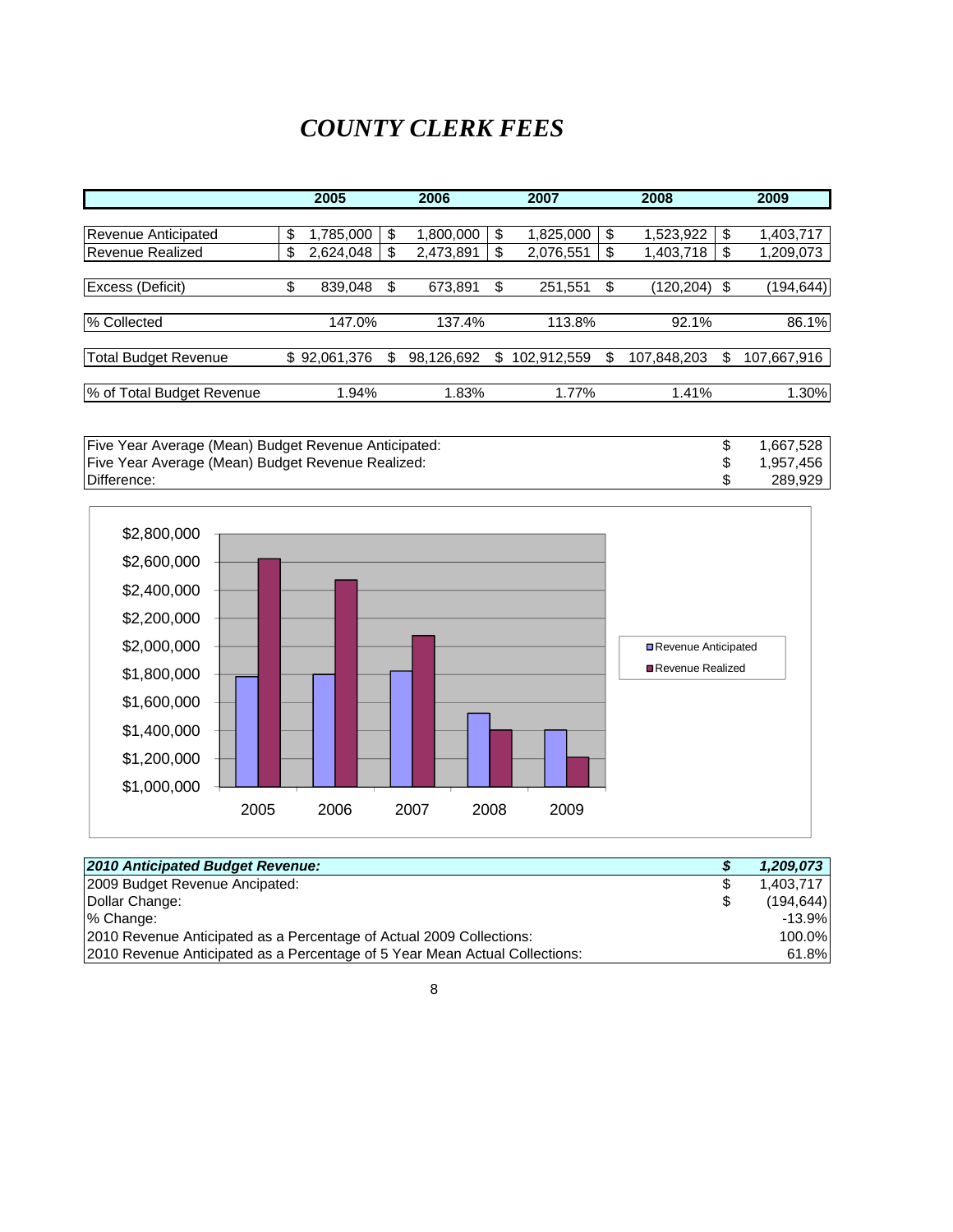# *COUNTY SURROGATE FEES*

|                           | 2005         |        |    | 2006       | 2007              |    | 2008        | 2009              |  |
|---------------------------|--------------|--------|----|------------|-------------------|----|-------------|-------------------|--|
|                           |              |        |    |            |                   |    |             |                   |  |
| Revenue Anticipated       | \$           | 81,000 | \$ | 81,000     | \$<br>81,000      | \$ | 79,024      | \$<br>83,143      |  |
| <b>Revenue Realized</b>   | \$           | 83,388 | S  | 83,716     | \$<br>83,067      | \$ | 86,976      | \$<br>88,265      |  |
|                           |              |        |    |            |                   |    |             |                   |  |
| Excess (Deficit)          | \$           | 2,388  | \$ | 2,716      | \$<br>2,067       | \$ | 7,952       | \$<br>5,122       |  |
| % Collected               |              | 102.9% |    | 103.4%     | 102.6%            |    | 110.1%      | 106.2%            |  |
|                           |              |        |    |            |                   |    |             |                   |  |
| Total Budget Revenue      | \$92,061,376 |        | S  | 98,126,692 | \$<br>102,912,559 | S  | 107,848,203 | \$<br>107,667,916 |  |
| % of Total Budget Revenue |              | 0.1%   |    | 0.1%       | 0.1%              |    | 0.1%        | 0.1%              |  |

Five Year Average (Mean) Budget Revenue Anticipated:  $$81,033.40$ <br>Five Year Average (Mean) Budget Revenue Realized:  $$85,082.40$ <br>Difference:  $$4,049.00$ Five Year Average (Mean) Budget Revenue Realized:<br>Difference: Difference: \$ 4,049.00



| 2010 Anticipated Budget Revenue:                                             | 84,566       |
|------------------------------------------------------------------------------|--------------|
| 2009 Budget Revenue Ancipated:                                               | \$<br>83.143 |
| Dollar Change:                                                               | \$<br>1.423  |
| % Change:                                                                    | 1.7%         |
| 2010 Revenue Anticipated as a Percentage of Actual 2009 Collections:         | 95.8%        |
| 20010 Revenue Anticipated as a Percentage of 5 Year Mean Actual Collections: | 99.4%        |
|                                                                              |              |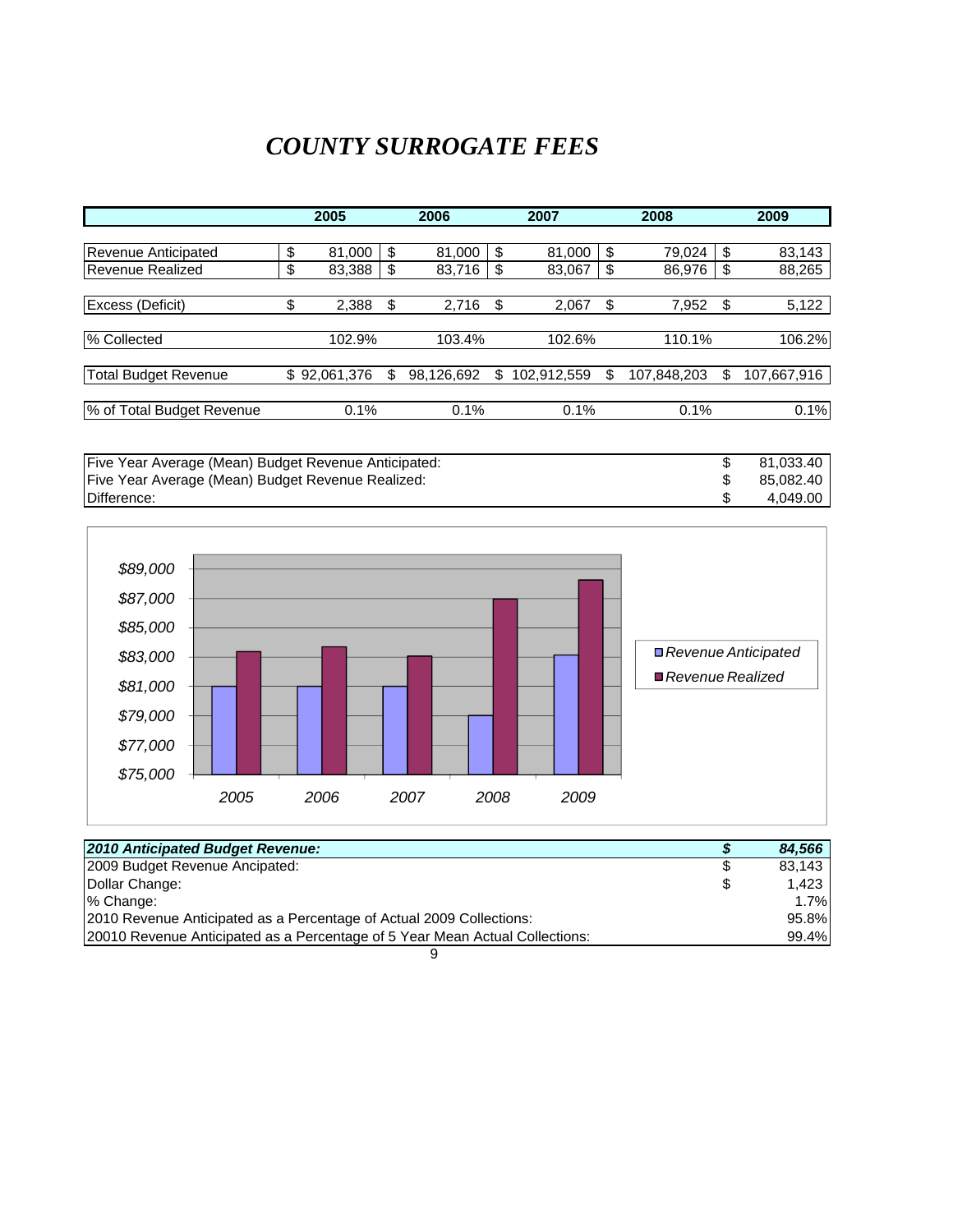# *COUNTY SHERIFF FEES*

|                             | 2005             |    | 2006       |    | 2007        |      | 2008        |    | 2009        |
|-----------------------------|------------------|----|------------|----|-------------|------|-------------|----|-------------|
|                             |                  |    |            |    |             |      |             |    |             |
| Revenue Anticipated         | \$<br>220,000    | \$ | 230,000    | \$ | 235,000     | \$   | 223,346     | S  | 350,000     |
| Revenue Realized            | \$<br>308,351    | S  | 259,374    | S  | 225,923     | \$   | 592,078     | \$ | 233,480     |
|                             |                  |    |            |    |             |      |             |    |             |
| Excess (Deficit)            | \$<br>88,351     | \$ | 29,374     | \$ | (9,077)     | - \$ | 368,732     | S  | (116, 520)  |
| % Collected                 | 140.2%           |    | 112.8%     |    | 96.1%       |      | 265.1%      |    | 66.7%       |
|                             |                  |    |            |    |             |      |             |    |             |
| <b>Total Budget Revenue</b> | \$<br>92,061,376 |    | 98,126,692 | S  | 102,912,559 | S    | 107,848,203 | S  | 107,667,916 |
|                             |                  |    |            |    |             |      |             |    |             |
| % of Total Budget Revenue   | 0.2%             |    | 0.2%       |    | 0.2%        |      | 0.2%        |    | 0.3%        |

Five Year Average (Mean) Budget Revenue Anticipated: 251,669.20 \$ Five Year Average (Mean) Budget Revenue Realized: 323,841.16 \$ Difference: \$ 72,171.96



| 2010 Anticipated Budget Revenue:                                            |   | 233,480    |
|-----------------------------------------------------------------------------|---|------------|
| 2009 Budget Revenue Ancipated:                                              | S | 350,000    |
| Dollar Change:                                                              | S | (116, 520) |
| % Change:                                                                   |   | $-33.3\%$  |
| 2010 Revenue Anticipated as a Percentage of Actual 2009 Collections:        |   | 100.0%     |
| 2010 Revenue Anticipated as a Percentage of 5 Year Mean Actual Collections: |   | 72.1%      |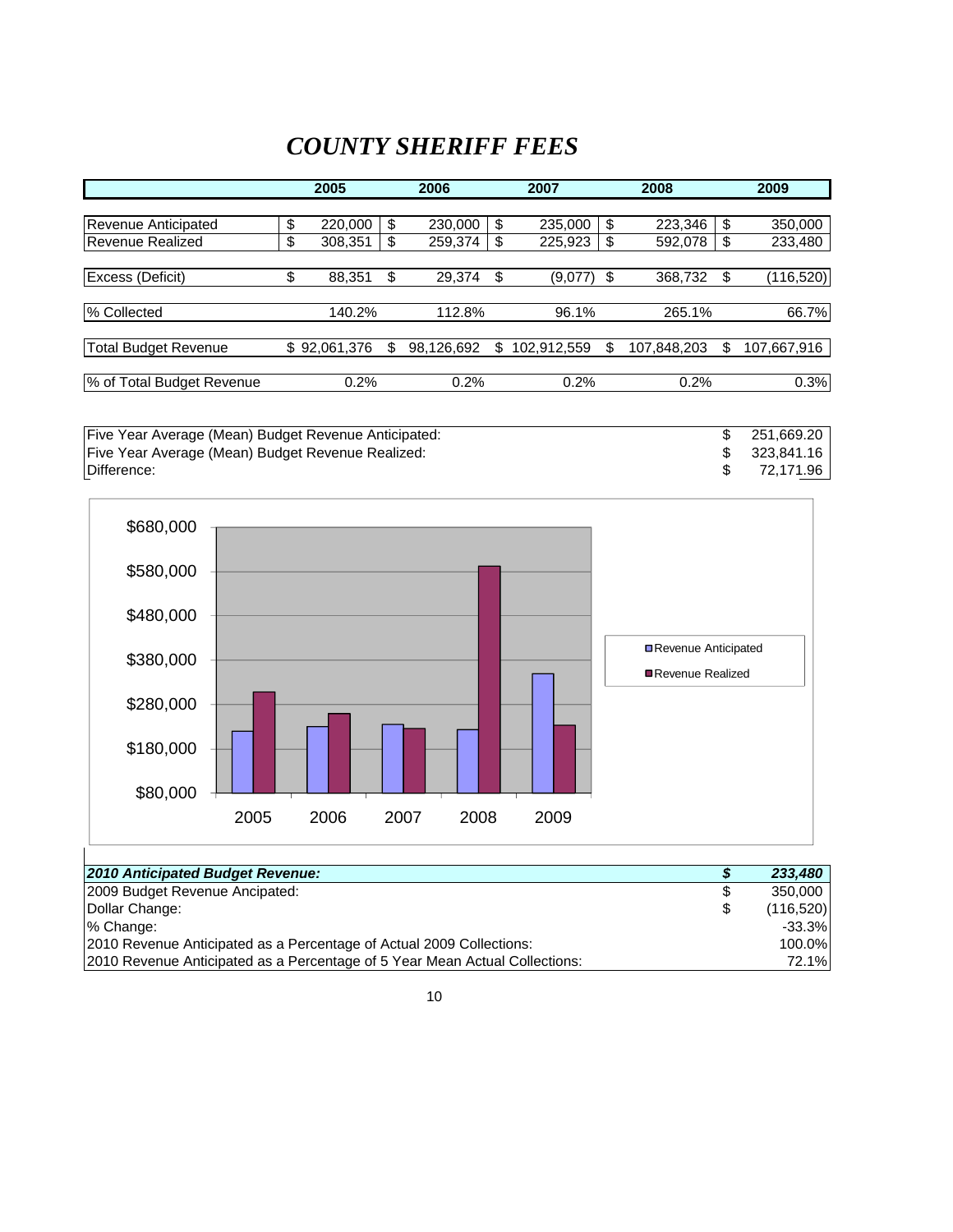#### *FINES*

|                             | 2005           |     | 2006       | 2007              |    | 2008        |    | 2009        |
|-----------------------------|----------------|-----|------------|-------------------|----|-------------|----|-------------|
|                             |                |     |            |                   |    |             |    |             |
| Revenue Anticipated         | \$<br>91,000   | \$  | 63,000     | \$<br>50,000      | \$ | 55,000      | \$ | 92,800      |
| Revenue Realized            | \$<br>65,211   | \$  | 51,941     | \$<br>59,341      | \$ | 96,498      | \$ | 83,508      |
|                             |                |     |            |                   |    |             |    |             |
| Excess (Deficit)            | \$<br>(25,789) | -\$ | (11,059)   | \$<br>9,341       | \$ | 41,498      | \$ | (9, 292)    |
| % Collected                 | 71.7%          |     | 82.4%      | 118.7%            |    | 175.5%      |    | 90.0%       |
| <b>Total Budget Revenue</b> | \$92,061,376   |     | 98,126,692 | \$<br>102,912,559 | S  | 107,848,203 | S  | 107,667,916 |
|                             |                |     |            |                   |    |             |    |             |
| % of Total Budget Revenue   | 0.1%           |     | 0.1%       | 0.0%              |    | 0.1%        |    | 0.1%        |

Five Year Average (Mean) Budget Revenue Anticipated: 70,360.00 \$ Five Year Average (Mean) Budget Revenue Realized: 71,299.81 \$ Difference: \$ 939.81



| 2010 Anticipated Budget Revenue:                                            | 83,508        |
|-----------------------------------------------------------------------------|---------------|
| 2009 Budget Revenue Ancipated:                                              | \$<br>92,800  |
| Dollar Change:                                                              | \$<br>(9,292) |
| % Change:                                                                   | $-10.0\%$     |
| 2010 Revenue Anticipated as a Percentage of Actual 2009 Collections:        | 100.0%        |
| 2010 Revenue Anticipated as a Percentage of 5 Year Mean Actual Collections: | 117.1%        |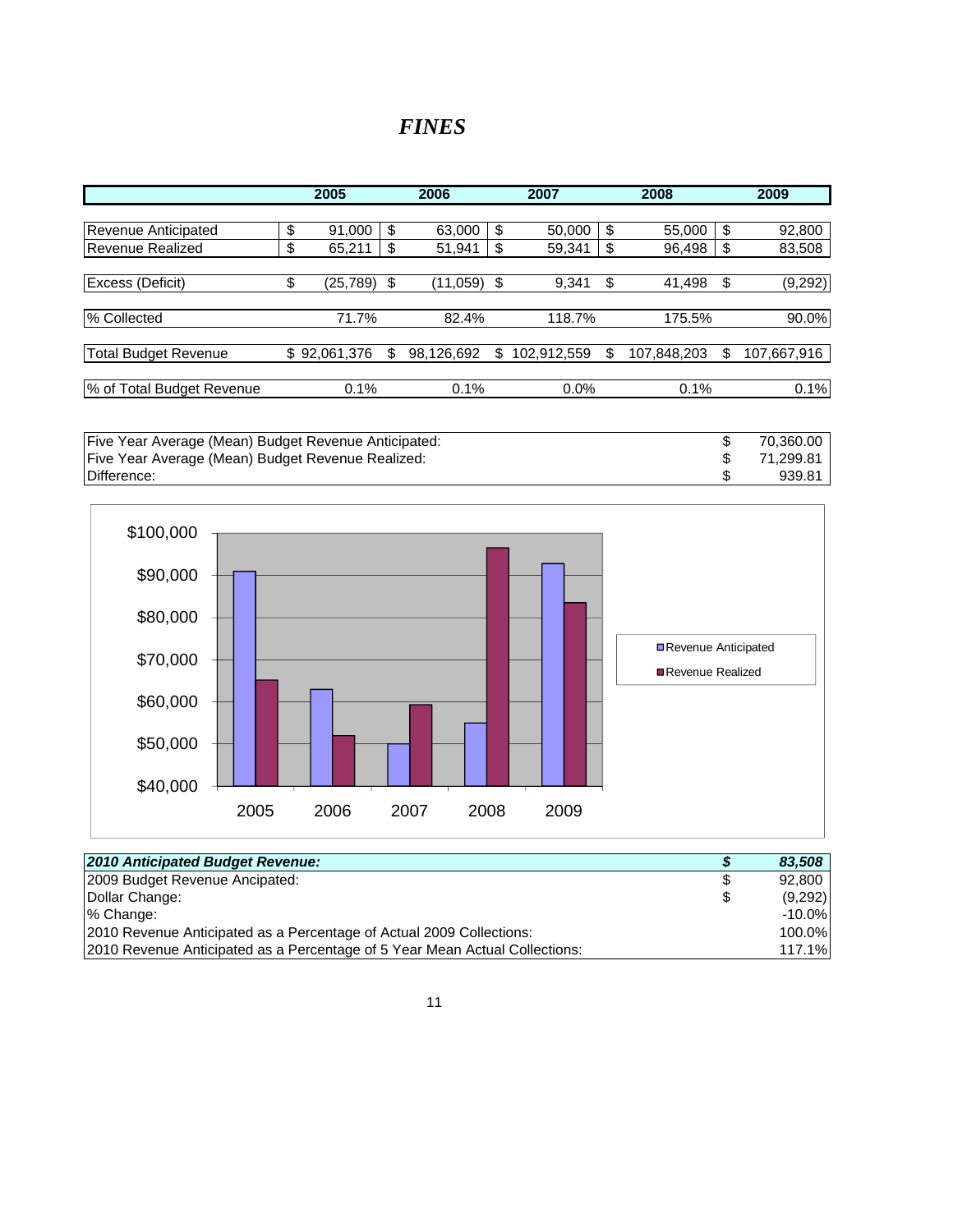### *INTEREST ON INVESTMENTS*

|                             | 2005            | 2006            |     | 2007        | 2008              | 2009              |
|-----------------------------|-----------------|-----------------|-----|-------------|-------------------|-------------------|
|                             |                 |                 |     |             |                   |                   |
| Revenue Anticipated         | \$<br>220,881   | \$<br>325,000   | \$  | 375,000     | \$<br>375,000     | \$<br>375,000     |
| Revenue Realized            | \$<br>1,045,706 | \$<br>1,613,940 | \$  | 1,607,390   | \$<br>810,294     | \$<br>378,012     |
|                             |                 |                 |     |             |                   |                   |
| Excess (Deficit)            | \$<br>824,825   | \$<br>1,288,940 | \$. | 1,232,390   | \$<br>435,294     | \$<br>3,012       |
| % Collected                 | 473.4%          | 496.6%          |     | 428.6%      | 216.1%            | 100.8%            |
| <b>Total Budget Revenue</b> | \$92,061,376    | 98,126,692      | S   | 102,912,559 | \$<br>107,848,203 | \$<br>107,667,916 |
|                             |                 |                 |     |             |                   |                   |
| % of Total Budget Revenue   | 0.2%            | 0.3%            |     | 0.4%        | 0.3%              | 0.3%              |

Five Year Average (Mean) Budget Revenue Anticipated: 334,176.20 \$ Five Year Average (Mean) Budget Revenue Realized: 1,091,068.47 \$ Difference: \$ 756,892.27



| 2009 Budget Revenue Ancipated:<br>- \$<br>\$                                                        | 2010 Anticipated Budget Revenue: | 375,000 |
|-----------------------------------------------------------------------------------------------------|----------------------------------|---------|
| Dollar Change:<br>% Change:<br>2010 Revenue Anticipated as a Percentage of Actual 2009 Collections: |                                  | 375,000 |
|                                                                                                     |                                  |         |
|                                                                                                     |                                  | $0.0\%$ |
|                                                                                                     |                                  | 99.2%   |
| 2010 Revenue Anticipated as a Percentage of 5 Year Mean Actual Collections:                         |                                  | 34.4%   |

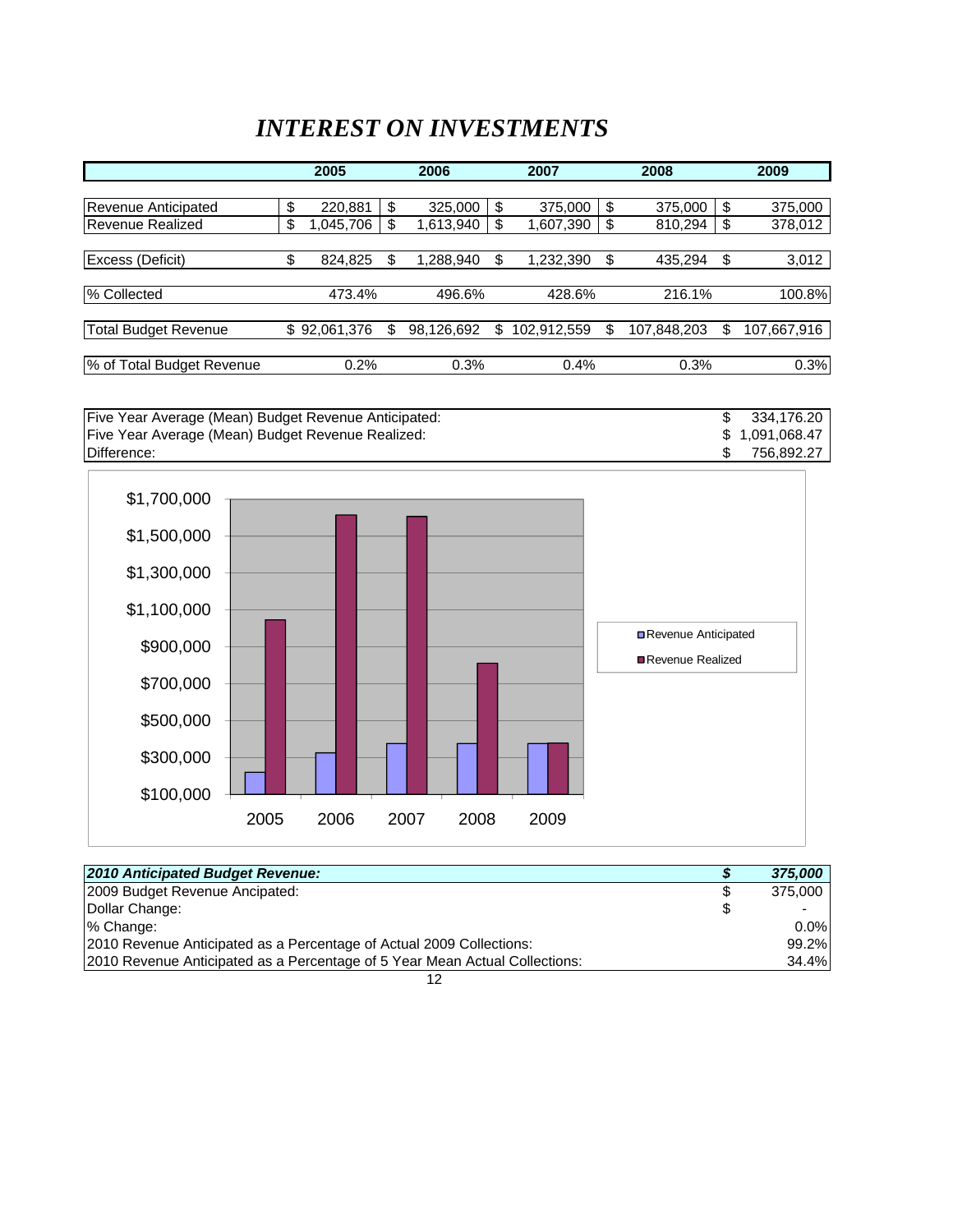# *RENTAL - COUNTY BUILDINGS*

| 2005 |                                                           | 2006       | 2007              |    | 2008        |                | 2009        |
|------|-----------------------------------------------------------|------------|-------------------|----|-------------|----------------|-------------|
|      |                                                           |            |                   |    |             |                |             |
| \$   | \$                                                        | 63,000     | \$<br>63,000      | \$ | 63,000      | \$             | 63,000      |
| \$   | S                                                         | 63,105     | \$<br>63,105      |    | 63,105      | \$             | 93,214      |
|      |                                                           |            |                   |    |             |                |             |
| \$   | \$                                                        | 105        | \$<br>105         | \$ | 105         | \$             | 30,214      |
|      |                                                           |            |                   |    |             |                |             |
|      |                                                           | 100.2%     | 100.2%            |    |             |                | 148.0%      |
|      |                                                           |            |                   |    |             |                |             |
|      |                                                           | 98,126,692 | \$<br>102,912,559 | S  | 107,848,203 | \$             | 107,667,916 |
|      |                                                           |            |                   |    |             |                |             |
|      |                                                           | 0.1%       | 0.1%              |    |             |                | 0.1%        |
|      | 63,000<br>63,105<br>105<br>100.2%<br>\$92,061,376<br>0.1% |            |                   |    |             | 100.2%<br>0.1% |             |

| Five Year Average (Mean) Budget Revenue Anticipated: | 63.000.00 |
|------------------------------------------------------|-----------|
| Five Year Average (Mean) Budget Revenue Realized:    | 69.126.84 |
| Difference:                                          | 6.126.84  |



| 2010 Anticipated Budget Revenue:                                            |   | 93.214 |
|-----------------------------------------------------------------------------|---|--------|
| 2009 Budget Revenue Ancipated:                                              | S | 63.000 |
| Dollar Change:                                                              | S | 30.214 |
| % Change:                                                                   |   | 48.0%  |
| 2010 Revenue Anticipated as a Percentage of Actual 2009 Collections:        |   | 100.0% |
| 2010 Revenue Anticipated as a Percentage of 5 Year Mean Actual Collections: |   | 134.8% |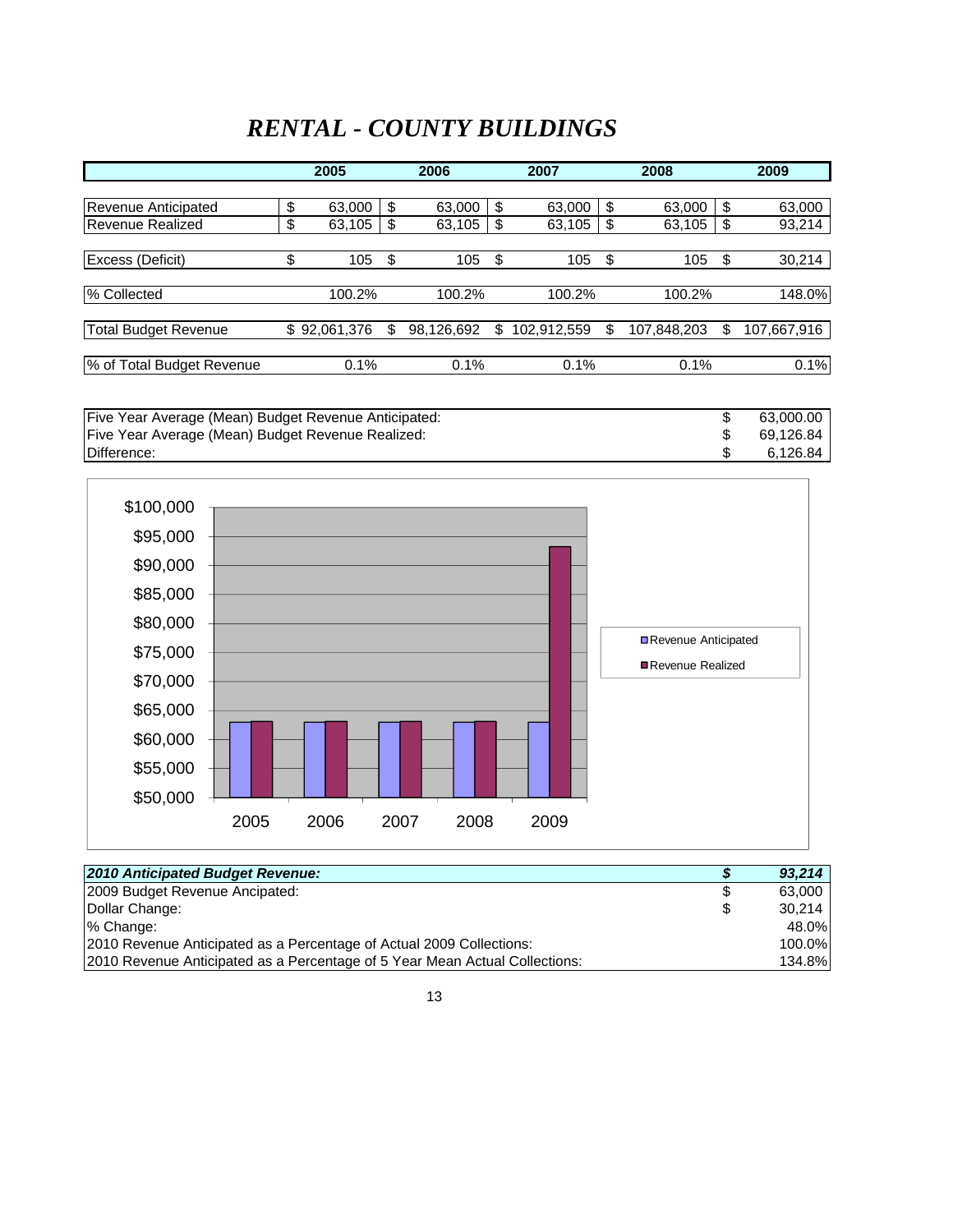### *FRANCHISE TAX*

|                             | 2005  |              |   | 2006       |    | 2007        |       |             | 2009  |             |  |
|-----------------------------|-------|--------------|---|------------|----|-------------|-------|-------------|-------|-------------|--|
|                             |       |              |   |            |    |             |       |             |       |             |  |
| Revenue Anticipated         | \$    | 126,905      |   | 130,000    | \$ | 300,000     | \$    | 270,000     | \$    | 165,765     |  |
| <b>Revenue Realized</b>     | \$    | 162,651      | S | 331,182    | S  | 273,715     | S     | 165,765     | \$    | 218,810     |  |
|                             |       |              |   |            |    |             |       |             |       |             |  |
| Excess (Deficit)            | \$    | 35,746       |   | 201,182    | \$ | (26,285)    | S     | (104, 235)  | \$    | 53,045      |  |
|                             |       |              |   |            |    |             |       |             |       |             |  |
| % Collected                 |       | 128.2%       |   | 254.8%     |    | 91.2%       | 61.4% | 132.0%      |       |             |  |
|                             |       |              |   |            |    |             |       |             |       |             |  |
| <b>Total Budget Revenue</b> |       | \$92,061,376 |   | 98,126,692 | S  | 102,912,559 | S     | 107,848,203 | \$    | 107,667,916 |  |
|                             |       |              |   |            |    |             |       |             |       |             |  |
| % of Total Budget Revenue   | 0.14% |              |   | 0.13%      |    |             |       | 0.25%       | 0.15% |             |  |

Five Year Average (Mean) Budget Revenue Anticipated: <br>
Five Year Average (Mean) Budget Revenue Realized: 198,534.00 \$230,424.46 Five Year Average (Mean) Budget Revenue Realized:<br>
Difference: \$230,424.46<br>
\$31,890.46 Difference: \$ 31,890.46



| 2010 Anticipated Budget Revenue:                                            |   | 175,000 |
|-----------------------------------------------------------------------------|---|---------|
| 2009 Budget Revenue Ancipated:                                              | S | 165.765 |
| Dollar Change:                                                              | S | 9.235   |
| % Change:                                                                   |   | 5.6%    |
| 2010 Revenue Anticipated as a Percentage of Actual 2009 Collections:        |   | 80.0%   |
| 2010 Revenue Anticipated as a Percentage of 5 Year Mean Actual Collections: |   | 75.9%   |
|                                                                             |   |         |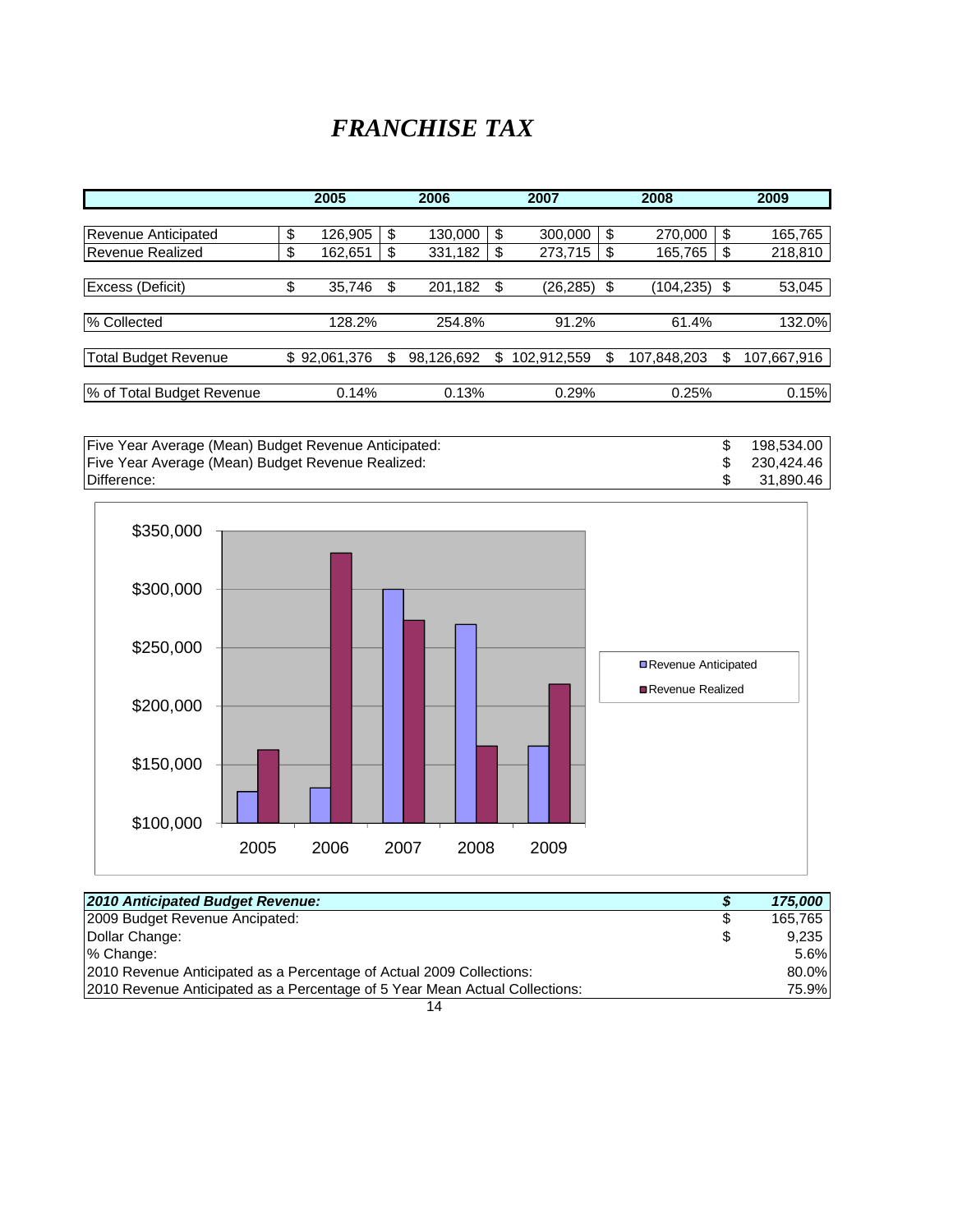# *PERMANENT DISABILITY PATIENTS IN COUNTY INSTITUTIONS (Homestead)*

|                             | 2005  |              |    | 2006       |    | 2007        | 2008   |             |        | 2009        |
|-----------------------------|-------|--------------|----|------------|----|-------------|--------|-------------|--------|-------------|
|                             |       |              |    |            |    |             |        |             |        |             |
| Revenue Anticipated         | \$    | 6,500,000    | \$ | 6,600,000  | \$ | 6,750,000   | \$     | 7,250,000   | \$     | 7,550,000   |
| Revenue Realized            | \$    | 6,914,649    |    | 7,124,058  | S  | 7,543,240   | \$.    | 8,341,358   | S      | 9,000,087   |
|                             |       |              |    |            |    |             |        |             |        |             |
| Excess (Deficit)            | \$    | 414,649      | S  | 524,058    | \$ | 793,240     | S      | 1,091,358   | \$     | 1,450,087   |
|                             |       |              |    |            |    |             |        |             |        |             |
| % Collected                 |       | 106.4%       |    | 107.9%     |    | 111.8%      | 115.1% |             | 119.2% |             |
|                             |       |              |    |            |    |             |        |             |        |             |
| <b>Total Budget Revenue</b> |       | \$92,061,376 |    | 98,126,692 | \$ | 102,912,559 |        | 107,848,203 | S      | 107,667,916 |
|                             |       |              |    |            |    |             |        |             |        |             |
| % of Total Budget Revenue   | 7.06% |              |    | 6.73%      |    | 6.56%       | 6.72%  | 7.01%       |        |             |

| Five Year Average (Mean) Budget Revenue Anticipated: | 6.930.000 |
|------------------------------------------------------|-----------|
| Five Year Average (Mean) Budget Revenue Realized:    | 7.784.678 |
| Difference:                                          | 854.678   |



| 2010 Anticipated Budget Revenue:                                            |   | 8,681,000 |
|-----------------------------------------------------------------------------|---|-----------|
|                                                                             |   |           |
| 2009 Budget Revenue Ancipated:                                              | S | 7.550.000 |
| Dollar Change:                                                              | S | 1,131,000 |
| % Change:                                                                   |   | 15.0%     |
| 2010 Revenue Anticipated as a Percentage of Actual 2009 Collections:        |   | 96.5%     |
| 2010 Revenue Anticipated as a Percentage of 5 Year Mean Actual Collections: |   | 111.5%    |
|                                                                             |   |           |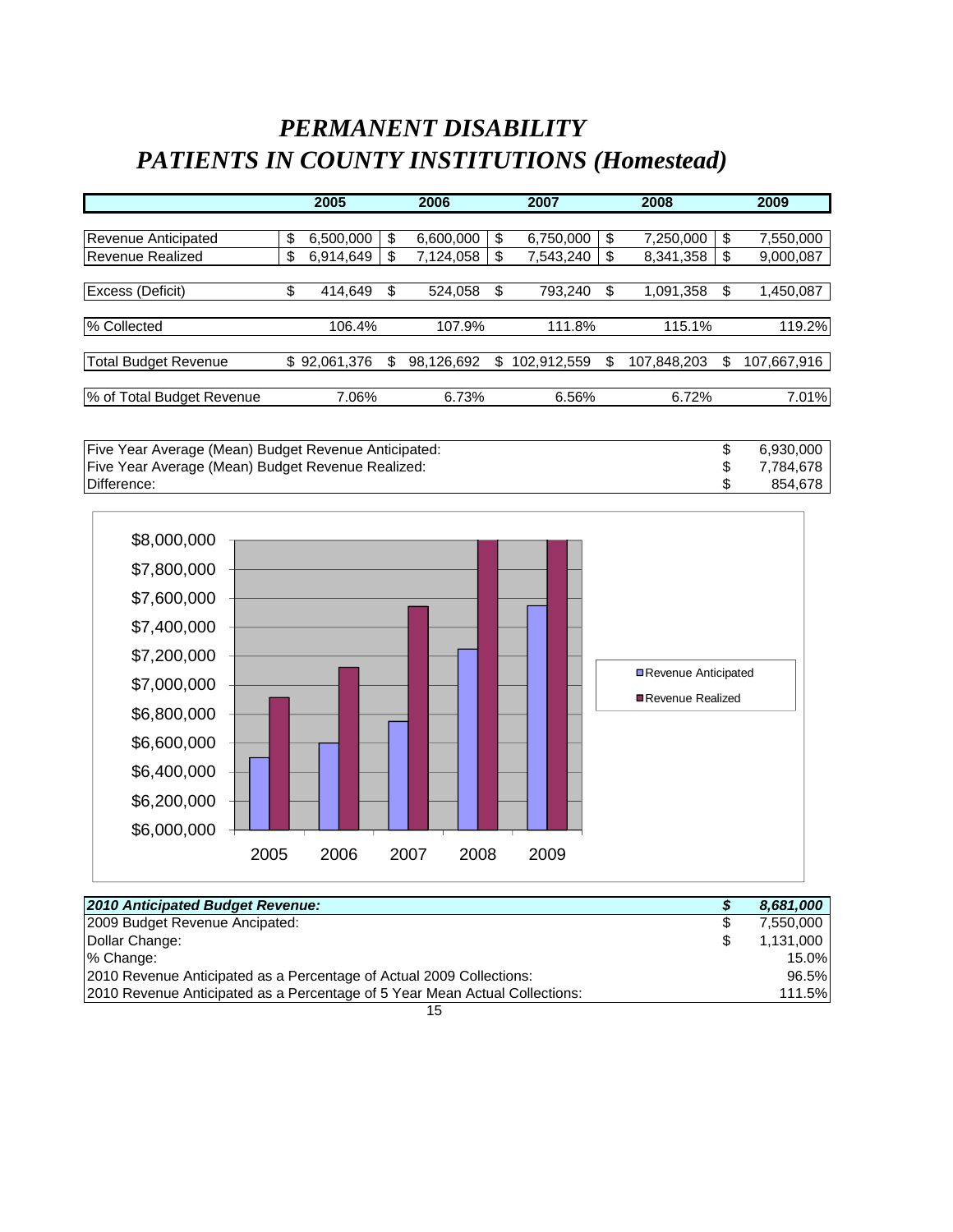# *MAINT. OF STATE INMATES IN COUNTY JAIL*

|                             | 2005           |    | 2006<br>2007 |    |             |       | 2008        |    | 2009        |
|-----------------------------|----------------|----|--------------|----|-------------|-------|-------------|----|-------------|
|                             |                |    |              |    |             |       |             |    |             |
| Revenue Anticipated         | \$<br>735,000  | \$ | 700,000      | \$ | 750,000     | \$    | 900,000     | \$ | 835,486     |
| Revenue Realized            | \$<br>702,630  | S  | 1,004,754    | \$ | 1,218,094   | S     | 836,150     | \$ | 920,352     |
|                             |                |    |              |    |             |       |             |    |             |
| Excess (Deficit)            | \$<br>(32,370) | \$ | 304,754      | \$ | 468,094     | \$    | (63,850)    | \$ | 84,866      |
|                             |                |    |              |    |             |       |             |    |             |
| % Collected                 | 95.6%          |    | 143.5%       |    | 162.4%      | 92.9% | 110.2%      |    |             |
|                             |                |    |              |    |             |       |             |    |             |
| <b>Total Budget Revenue</b> | \$92,061,376   |    | 98,126,692   | S  | 102,912,559 |       | 107,848,203 | \$ | 107,667,916 |
|                             |                |    |              |    |             |       |             |    |             |
| % of Total Budget Revenue   | 0.8%           |    | 0.7%         |    | 0.7%        | 0.8%  | 0.8%        |    |             |

Five Year Average (Mean) Budget Revenue Anticipated: <br>
Five Year Average (Mean) Budget Revenue Realized: <br>
784,097.20 \$936,395.98 \$936,395.98 Five Year Average (Mean) Budget Revenue Realized:<br>
Difference: \$152,298.78 \$152,298.78 Difference: \$ 152,298.78



| 2010 Anticipated Budget Revenue:                                            |    | 890,000 |
|-----------------------------------------------------------------------------|----|---------|
| 2009 Budget Revenue Ancipated:                                              | S  | 835.486 |
| Dollar Change:                                                              | \$ | 54.514  |
| % Change:                                                                   |    | 6.5%    |
| 2010 Revenue Anticipated as a Percentage of Actual 2009 Collections:        |    | 96.7%   |
| 2010 Revenue Anticipated as a Percentage of 5 Year Mean Actual Collections: |    | 95.0%   |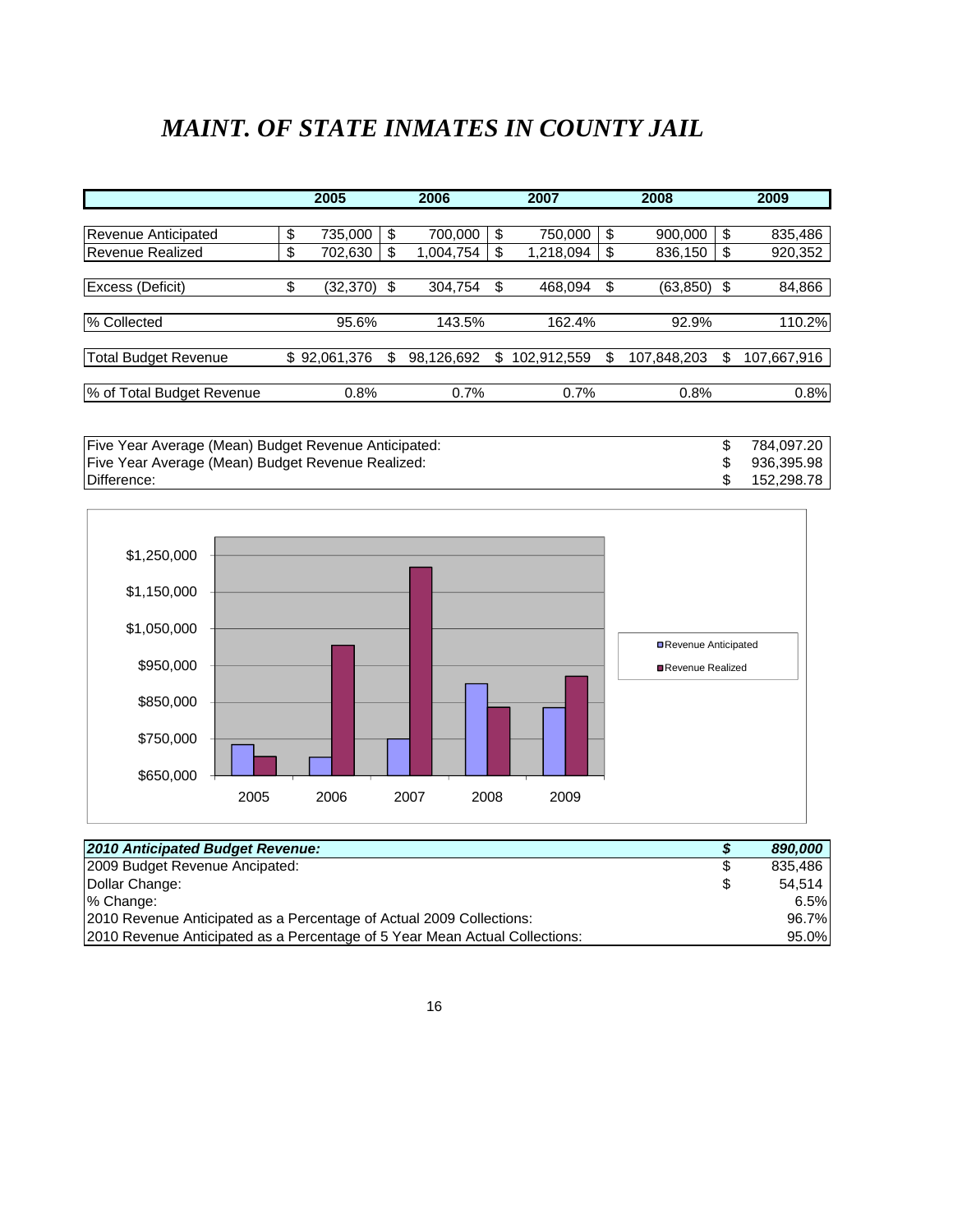# *CAPITAL FUND BALANCE (as revenue)*

|                             | 2005          |        | 2006       |        | 2007        |        | 2008        |    | 2009        |
|-----------------------------|---------------|--------|------------|--------|-------------|--------|-------------|----|-------------|
|                             |               |        |            |        |             |        |             |    |             |
| Revenue Anticipated         | \$<br>332,145 | \$     | 80,645     | \$     | 150,000     | \$     | 150,000     | \$ | 175,000     |
| <b>Revenue Realized</b>     | \$<br>332,145 | S      | 80,645     | S      | 150,000     | \$     | 150,000     | \$ | 175,000     |
| <b>Excess (Deficit)</b>     | \$            | \$     |            | \$     |             | \$     | ۰           | \$ |             |
| % Collected                 | 100.0%        | 100.0% |            | 100.0% | 100.0%      | 100.0% |             |    |             |
| <b>Total Budget Revenue</b> | \$92,061,376  | S      | 98,126,692 | \$     | 102,912,559 | S      | 107,848,203 | \$ | 107,667,916 |
| % of Total Budget Revenue   | 0.36%         |        | 0.08%      |        | 0.15%       |        | 0.14%       |    | 0.16%       |

Five Year Average (Mean) Budget Revenue Anticipated:  $\begin{array}{ccc}\n\text{5} & 177,558 \\
\text{Five Year Average (Mean) Budget Revenue Realized:} & \text{$} & 177,558 \\
\text{Difference:} & & \text{$} & 177,558\n\end{array}$ Five Year Average (Mean) Budget Revenue Realized:<br>
Difference: \$ Difference: \$ -



| 2010 Anticipated Budget Revenue:                                            | 5  | 300,000 |
|-----------------------------------------------------------------------------|----|---------|
| 2009 Budget Revenue Ancipated:                                              | S  | 175,000 |
| Dollar Change:                                                              | \$ | 125,000 |
| % Change:                                                                   |    | 71.4%   |
| 2010 Revenue Anticipated as a Percentage of Actual 2009 Collections:        |    | 171.4%  |
| 2010 Revenue Anticipated as a Percentage of 5 Year Mean Actual Collections: |    | 169.0%  |